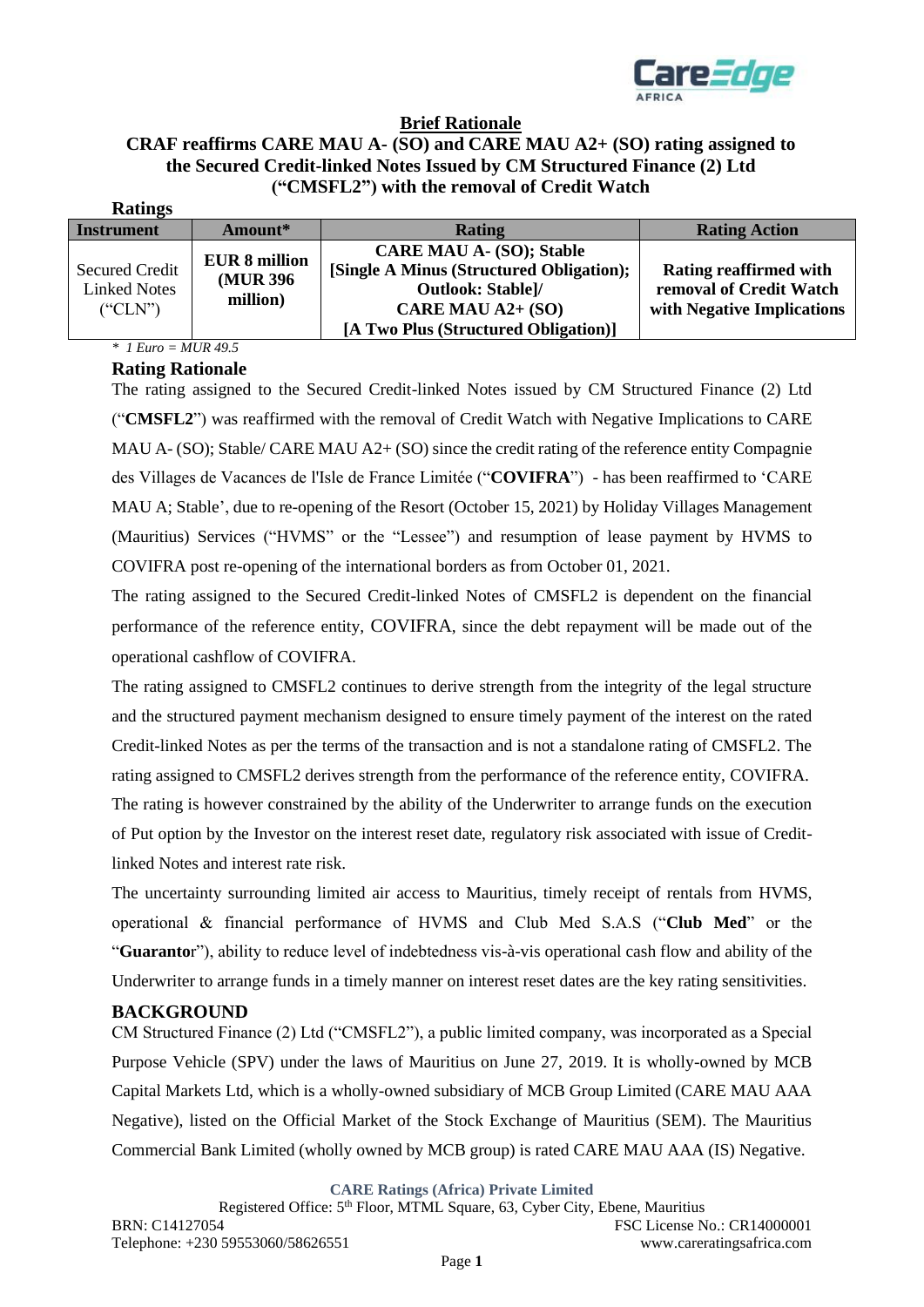

CMSFL2 (SPV) issued Secured Credit Linked Floating Rate Notes (collateralized loan obligation) to investors. CMSFL2 subscribed to the Bond issued by COVIFRA and funded same with proceeds of the issuance of Secured Credit Linked Floating Rate Notes (CLN) to investors. The return of CLNs is linked to the repayment of the COVIFRA Bond.

CMSFL2's sponsor (MCB Capital Markets Ltd) credit-enhanced the Notes by EUR 360,245. This amount shall be used as a first-loss cash-collateralized guarantee and is held in an account at any Bank duly authorized to carry out banking business in Mauritius by the Bank of Mauritius or any licensed deposit taking institution in Mauritius or be invested in sovereign securities with a credit rating at least equivalent to that of Mauritius at the time of the investment.

## **Analytical Approach**

CMSFL2 raised EUR 8 million (Mur 396 million and repayable on maturity after 10 years) via two tranches (01-FLRN-EUR10Y/1Y and 02-FLRN-EUR10Y/5Y) and subscribed to the Bond issue of COVIFRA (Reference Entity). For Tranche 01-FLRN-EUR10Y/1Y, Interest Rate will be reset over six months for Euro 1.4 million (next reset date June 30, 2022). In December 2021, the interest rate has been reduced from 2.00% p.a. to 1.50% p.a. The interest reset date was also changed from 1 year to 6 months and hence next interest reset date will be on June 30, 2022. As at June 30, 2021, the Issuer's share capital is Euro 360,245 which shall be used as a first-loss cash-collateralized guarantee.

The rating is dependent on the financial performance of COVIFRA, since the debt repayment will made out of the operational cashflow of COVIFRA.

COVIFRA has started receiving rentals from HVMS and as on December 31, 2021 has adequate liquidity to meet its scheduled debt servicing obligations (interest payment on Bonds and term loans) and other fixed expenses till June 30, 2022. CMSFL2 has confirmed they have received interest from COVIFRA (reference entity) well within the stipulated timelines and has made timely interest payments to all the CLN holders.

This apart the Noteholder shall have the right, upon receipt of the Circular Notice, to request and compel the Issuer to redeem, purchase or arrange for the purchase of, the whole or part of its Notes ("Put Option") on the Spread Reset Dates.

#### **Disclaimer**

In case of partnership/proprietary concerns, the rating /outlook assigned by CRAF is, inter-alia, based on the capital deployed by the partners/proprietor and the financial strength of the firm at present. The rating/outlook may undergo change in case of withdrawal of capital or the unsecured loans brought in by the partners/proprietor in addition to the financial performance and other relevant factors. CRAF is not responsible for any errors and states that it has no financial liability whatsoever to the users of CRAF's rating.

CRAF's ratings do not factor in any rating related trigger clauses as per the terms of the facility/instrument, which may involve acceleration of payments in case of rating downgrades. However, if any such clauses are introduced and if triggered, the ratings may see volatility and sharp downgrades.

**CARE Ratings (Africa) Private Limited**

Registered Office: 5<sup>th</sup> Floor, MTML Square, 63, Cyber City, Ebene, Mauritius BRN: C14127054 FSC License No.: CR14000001 Telephone: +230 59553060/58626551 www.careratingsafrica.com

CARE Ratings (Africa) Private Limited ("CRAF")'s ratings are opinions on the likelihood of timely payment of the obligations under the rated instrument and are not recommendations to sanction, renew, disburse or recall the concerned bank facilities or to buy, sell or hold any security. CRAF's ratings do not convey suitability or price for the investor. CRAF's ratings do not constitute an audit on the rated entity. CRAF has based its ratings/outlooks on information obtained from sources believed by it to be accurate and reliable. CRAF does not, however, guarantee the accuracy, adequacy or completeness of any information and is not responsible for any errors or omissions or for the results obtained from the use of such information. Most entities whose bank facilities/instruments are rated by CRAF have paid a credit rating fee, based on the amount and type of bank facilities/instruments. CRAF may also have other commercial transactions with the entity.